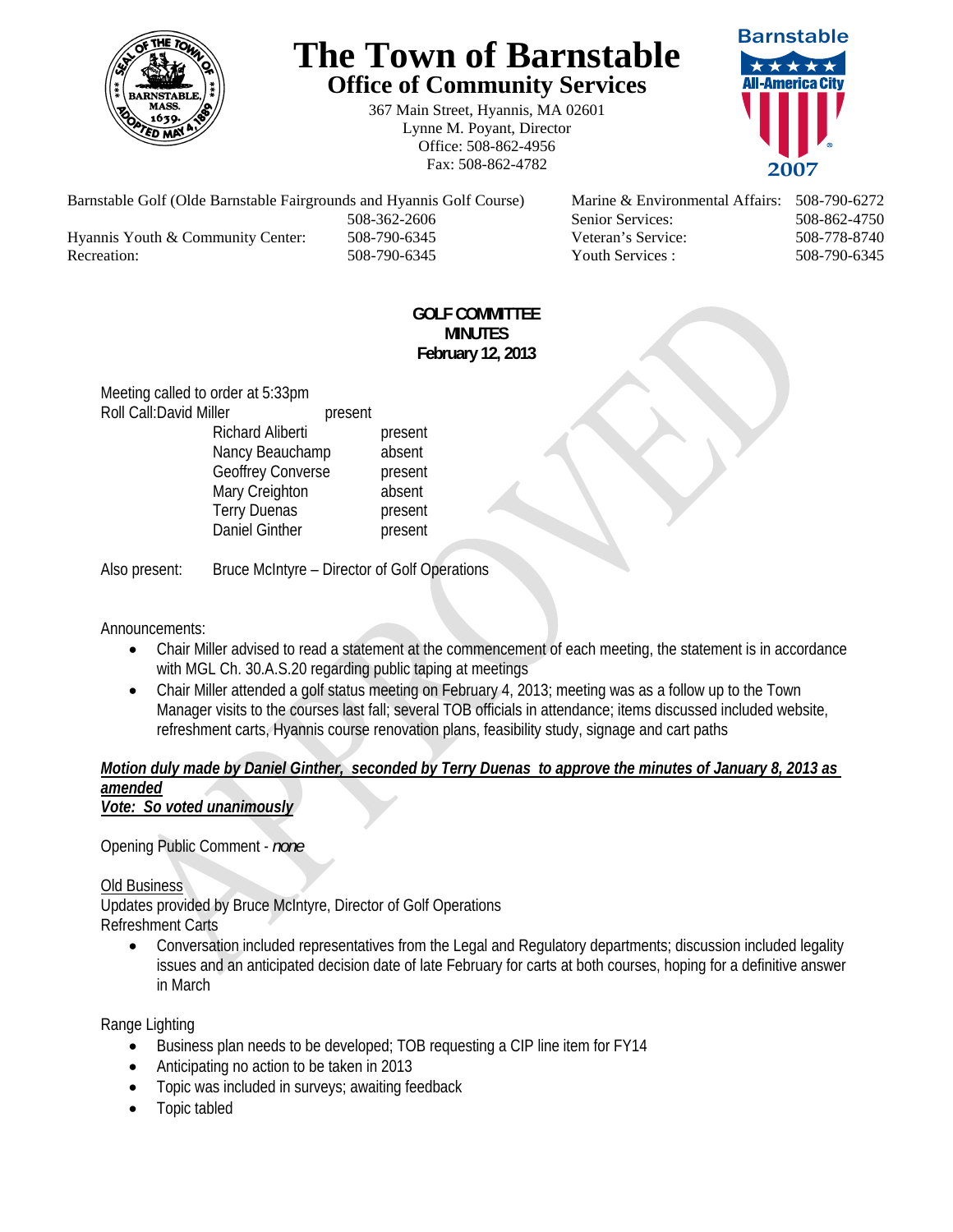IT Update

- Follow up from meeting of January 31st with IT Director, Dan Wood and Kevin DeCollibus who oversees the Town's website; also in attendance was Community Services Director Lynne Poyant and Mary Holway
- Discussion included lines of communication between departments; proper promotion of courses
- Dan Wood recommended to the Town Manager for golf operations to have autonomy with the Golf Course website

Hyannis Renovation Project

- Bruce McIntyre clarified the need and desire to utilize \$30k from the surplus funds to obtain a feasibility study; Finance Director, Mark Milne agrees that would be an appropriate use of those funds; aiming to put the study out for bid summer of 2013
- Highest priority is the irrigation system

Other Areas

- Hyannis Course main entrance and beautification to be included
- Hoping to work with TOB / DPW on providing some improvement to the cart paths

#### Discussion:

- Perception of vendors in regards to the refreshment carts
- Cape Cod Open: brief update provided by Geoff Converse
- Members association tournament

# Financial History

Update provided by Daniel Ginther

- $\bullet$  Golf rounds and financial history 1
- History and changes discussed

# First Tee Program

# Update provided by Richard Aliberti

Reference to an article and comments between Mr. Forrester and Dr. Mary Czajkowski which speaks to the First Tee National School Program and the core values and life skills built among the youth involved; friendly First Tee rivalry between two schools Barnstable and Everett add a competitive component

 On Thursday, May 23rd the Barnstable United Elementary program will engage 144 children from grades 4 and 5 competing for awards and medals, funding provided by the members association

#### New Business

Nomination/Election of Golf Committee Officers

Discussion and elections continued to April meeting

# Manager/Superintendent Report

Provided by Bruce McIntyre

- Two (2) greens mowers are due to arrive within the next two weeks
- Best wishes to David Jones on his retirement, and welcome to his replacement, Wayne Malcolm as Principal Division Assistant
- Replacement for Wayne's previous position has been posted and is in the process of being filled
- Current staffing reviewed
- Maintenance is on-going maintenance throughout the building
- Storm damage reviewed
- Special thanks to Gary Blazis and his efforts in obtaining "Tess", the course dog who sadly, was put down today

Discussion: